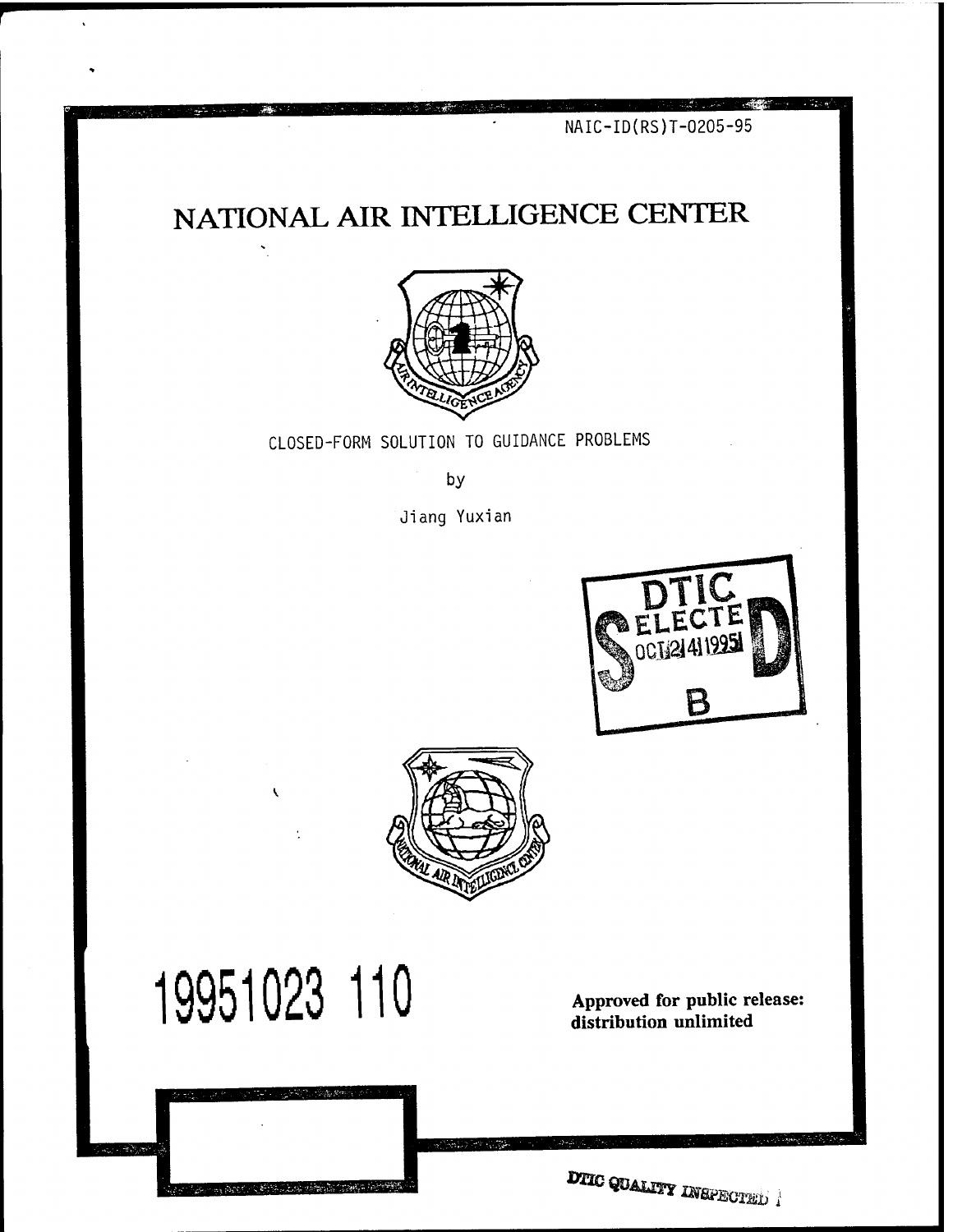**NAIC-** TD(RS)T-0205-95

**HUMAN TRANSLATION**<br>RS)T-0205-95 22 August 1995 NAIC-ID(RS)T-0205-95

MICROFICHE NR: 95COODS20

CLOSED-FORM SOLUTION TO GUIDANCE PROBLEMS

By: Jiang Yuxian

 $\hat{\mathbf{v}}_1$ 

English pages: <sup>7</sup>

Source: Hangkong Xuebao, Vol. 14, Nr. 11, November 1993; pp. 1-4

Country of origin: China Translated by: Leo Kanner Associates F33657-88-D-2188 Requester: NAIC/TASC/Richard A. Peden, Jr. Approved for public release: distribution unlimited.

| THIS TRANSLATION IS A RENDITION OF THE ORIGINAL<br>FOREIGN TEXT WITHOUT ANY ANALYTICAL OR EDITO-                                                                                                           | <b>PREPARED BY:</b>                                      |
|------------------------------------------------------------------------------------------------------------------------------------------------------------------------------------------------------------|----------------------------------------------------------|
| RIAL COMMENT STATEMENTS OR THEORIES ADVO-  <br>CATED OR IMPLIED ARE THOSE OF THE SOURCE AND<br>DO NOT NECESSARILY REFLECT THE POSITION OR   WPAFB OHIO<br>OPINION OF THE NATIONAL AIR INTELLIGENCE CENTER. | TRANSLATION SERVICES<br>NATIONAL AIR INTELLIGENCE CENTER |

 $\mathbf{1}$ 

**NAIC-** <u>ID(RS)T-0205-95</u> \_\_\_\_\_\_\_\_\_\_ \_\_\_\_ Date 22 August 1995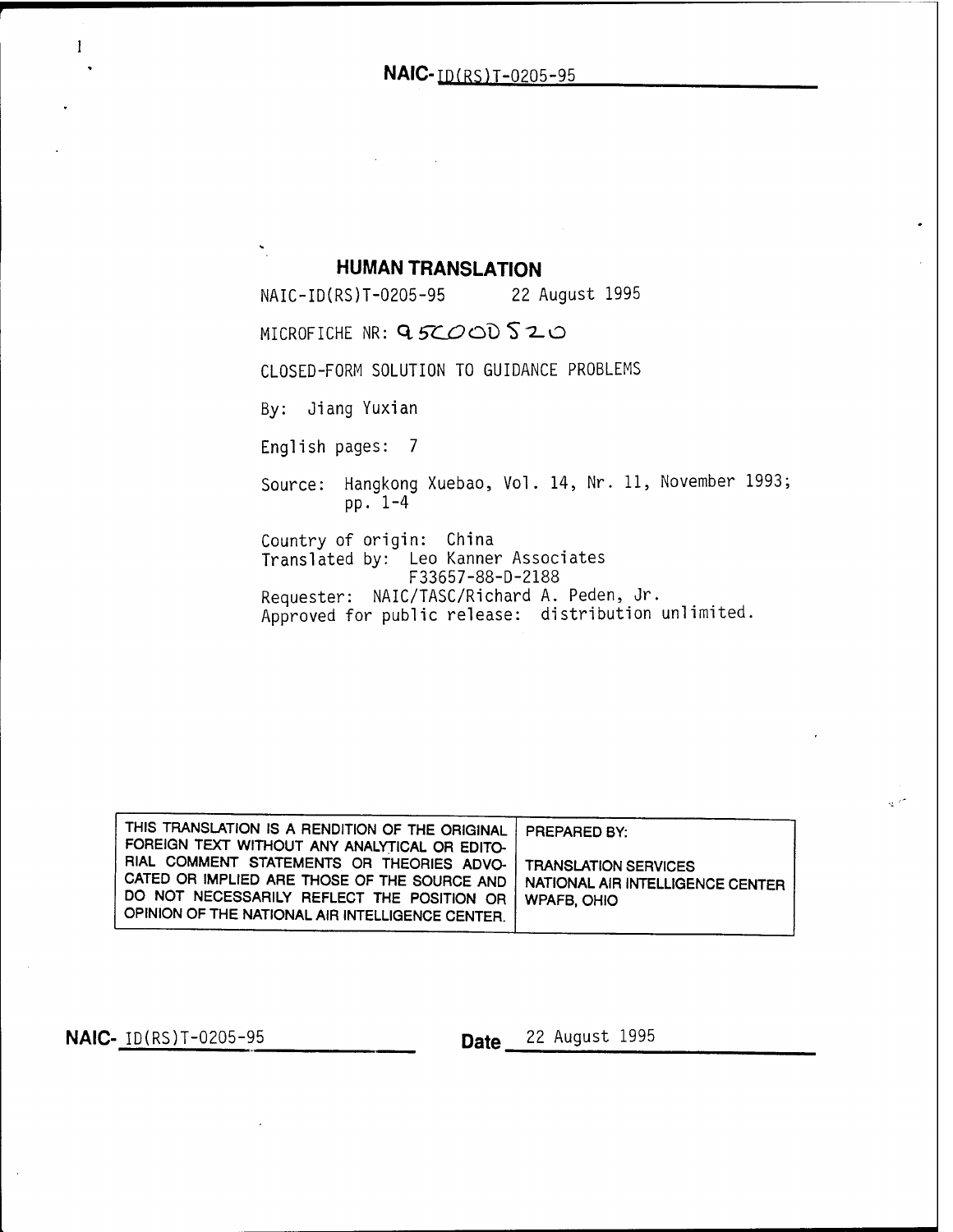#### GRAPHICS DISCLAIMER

 $\hat{\mathbf{v}}$ 

All figures, graphics, tables, equations, etc. merged into this translation were extracted from the best quality copy available,

 $\ddot{\phantom{a}}$ 

 $\pmb{\lambda}$ 

|                       | Accession For      |   |  |
|-----------------------|--------------------|---|--|
| <b>NTIS GRA&amp;I</b> |                    |   |  |
| DTIC TAB              |                    | ٦ |  |
| Unangouxced           |                    | □ |  |
|                       | Justification      |   |  |
|                       |                    |   |  |
| Bv.                   |                    |   |  |
|                       | Distribution/      |   |  |
|                       | Availability Codes |   |  |
|                       | Avail and/or       |   |  |
| Diat                  | Special            |   |  |
|                       |                    |   |  |
|                       |                    |   |  |
|                       |                    |   |  |
|                       |                    |   |  |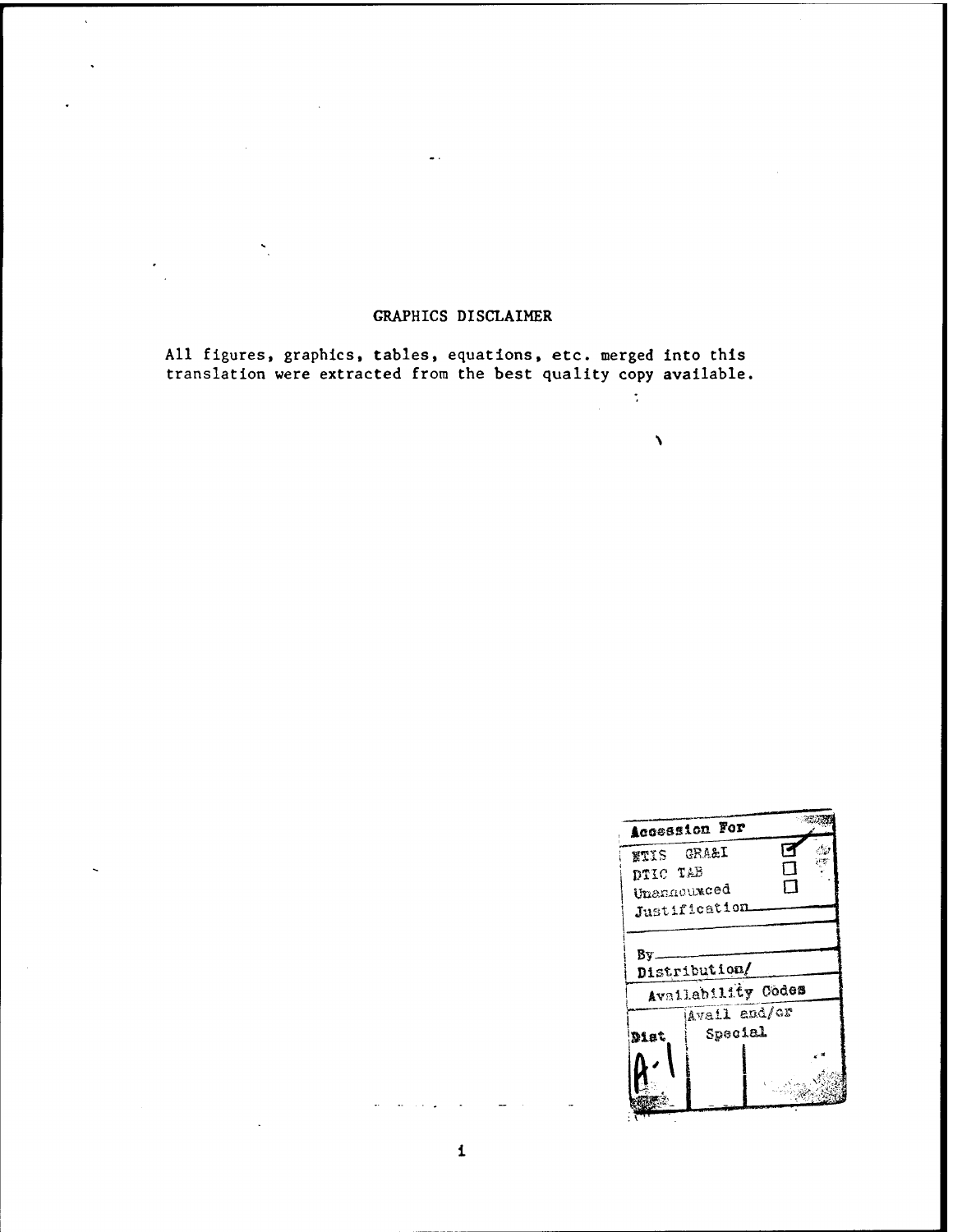### CLOSED-FORM SOLUTION TO GUIDANCE PROBLEMS Jiang Yuxian

Department of Automation, Beijing University of Aeronautics Astronautics, Beijing 100083

#### ABSTRACT

The effect of inertia of the guidance systems on the closed-form solution to guidance problems is investigated and an analytical solution is obtained. It indicates that the solution without considering the inertia is only a special form for long Line-of-Sight, However, this solution is also available to short Line-of-Sight. The unstability of angular rate of the. Line-of-Sight and the reason for miss-distances are also expressed by this solution. The results can be used to analyse the effect of the proportional-navigation coefficient and the inertia of guidance system on miss-distance^.

Key words guidance, closed-form solution to guidance problem, proportional navigation, miss distance

There is a long history to the closed-form solution to guidance problems [1-7]. The application of research used in mechanics is an important means in evaluating guidance laws, guidance parameters, and attack conditions as affecting missile interception properties. However, without a single exception the research in cited references neglects the time lag between the command acceleration *k<sup>r</sup>* and actual acceleration A. If l/(rp+l) is the simplest description of the time lag (p is the differential operator) and  $t_{q0}$  indicates the time-to-go. With respect to  $\tau$ <<t<sub>10</sub> (long apparent distances), their research

1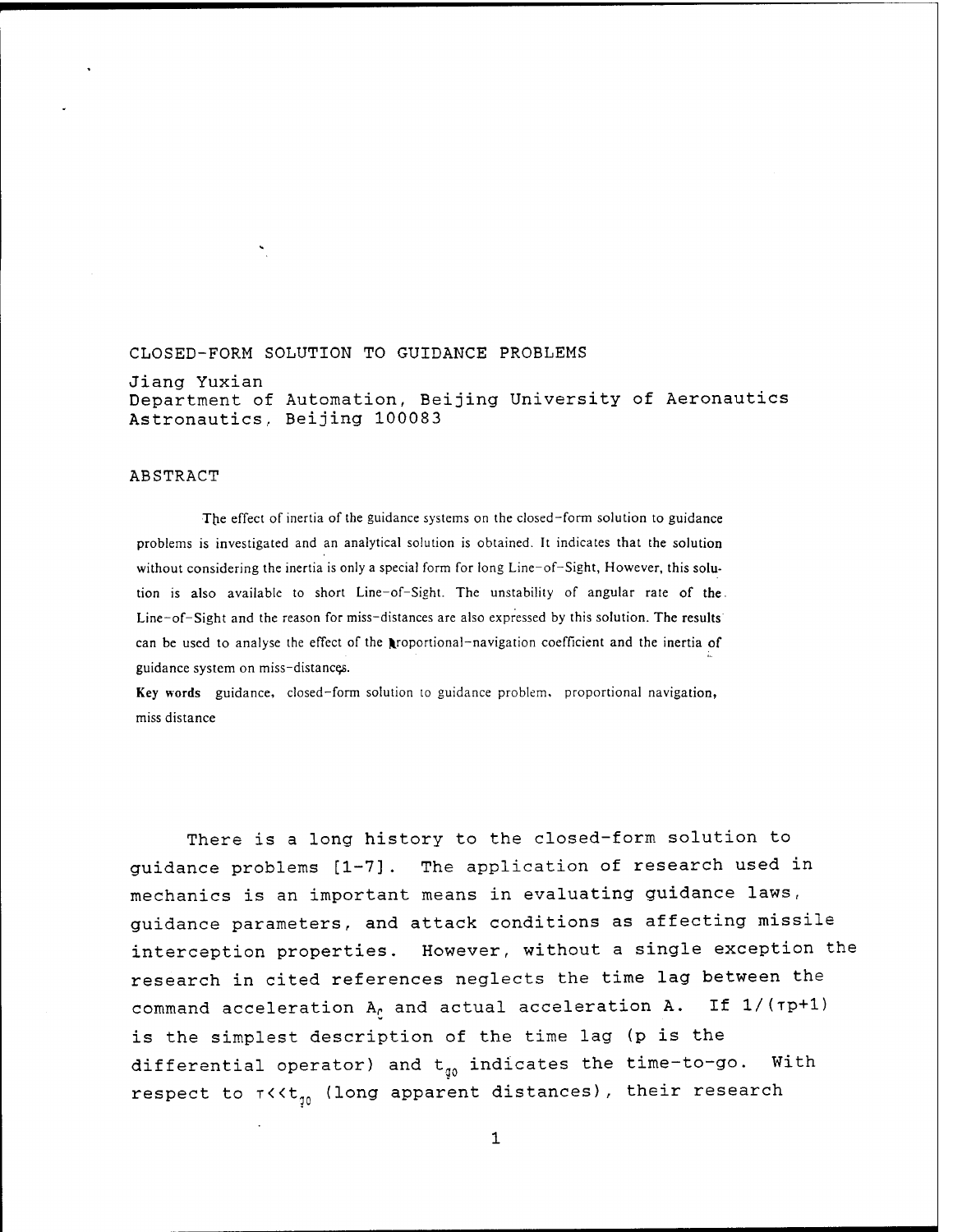results on zero off-target attack conditions and the value range of the guidance parameters are correct. However, for  $\tau > t_{\sigma 0}$ (short apparent distance) their conclusions are incorrect.

In their research, the solution to the time-lag guidance problems is considered (mainly for short apparent distances) as their is no great difference between the long apparent distance and the available conclusions). The analytical conclusion is closer to practice.

1. Mathematical Model of Guidance Problems

Let us assume that the problem to be discussed is limited to planar attack indicated in Fig. 1. In the figure, these symbols indicate the following: T is target; I is interceptor; Txyz is the horizontally shifted coordinate;  $R = ru$ ,  $V = vu$ ,  $A = au$ ,  $\Omega = \omega u$ <sub>a</sub> respectively, are line-of-sight distance, relative velocity, relative acceleration, and vector of rotational angular velocity of line-of-sight.  $r_1, u_1, v_2, u_2, u_3, w_3, u_4$  correspond to their modes and unit vectors. Based on common sense, it is not difficult to derive the following equations:

$$
\mathbf{R} = \dot{\mathbf{V}} = \mathbf{A} \tag{1}
$$

*}*

$$
\Omega = \mathbf{R} \times \mathbf{V} / r^2 \tag{2}
$$

$$
\mathbf{V} = \dot{r}\mathbf{u}_r + \Omega \times \mathbf{R} \tag{3}
$$

By differentiating Eq. (3), we have

$$
\mathbf{A} = r\mathbf{u} + \Omega \times (\Omega \times \mathbf{R}) + 2\Omega \times r\mathbf{u} + \Omega \times \mathbf{R}
$$
 (4)

With respect to Eq. (4), let us derive the dot product and cross product of R. It is assumed that only the actual proportional guidance problem (orthogonal intersection between A and R) is discussed, then we obtain the two following equations:

 $\overline{2}$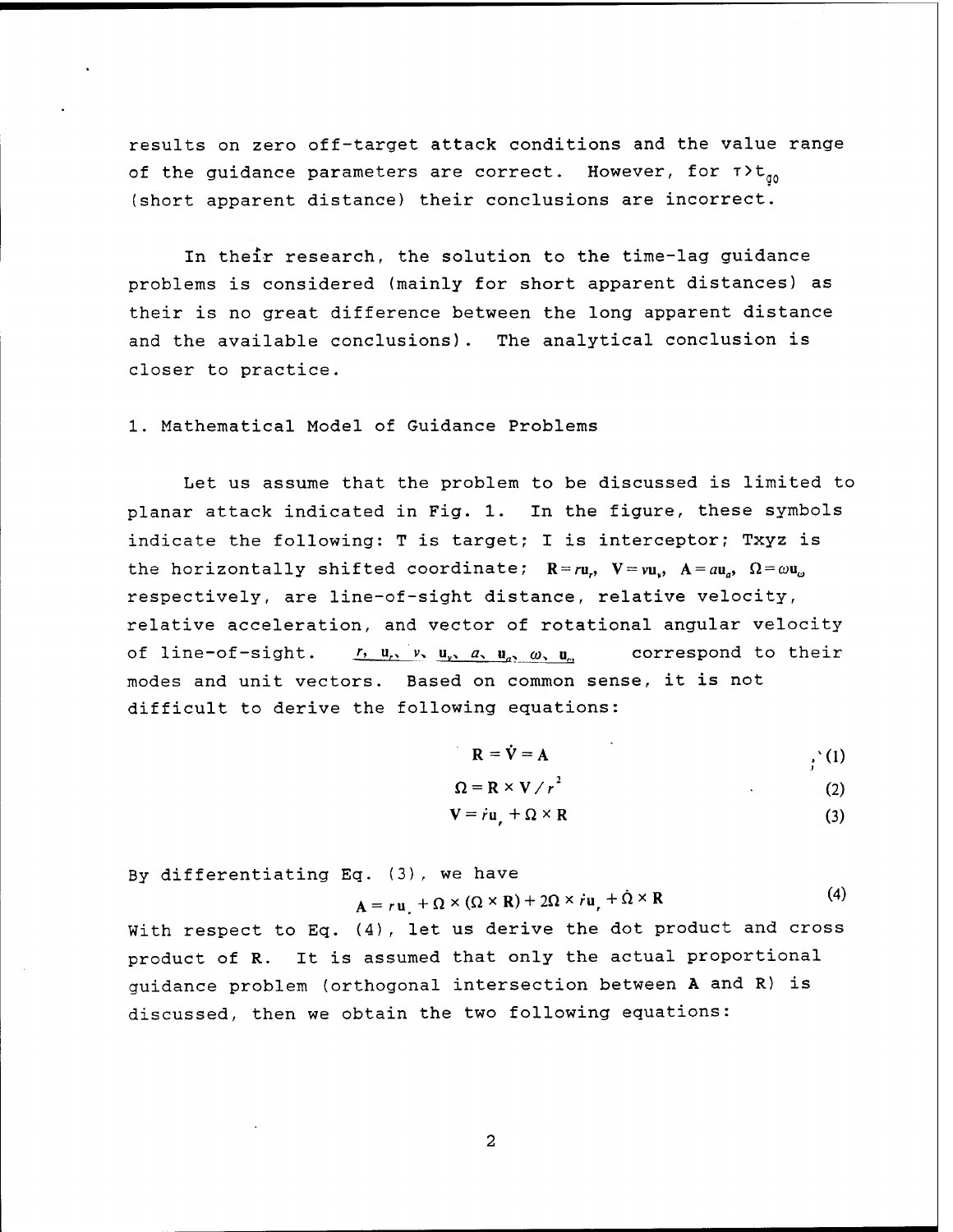

Fig. 1. Planar attack

$$
r = r\omega^{2} + \mathbf{R} \cdot \mathbf{A}_{i}; \qquad \begin{cases} \dot{r}(0) = \dot{r}_{0} \\ r(0) = r_{0} \end{cases}
$$
 (5)

$$
\mathbf{R} \times \mathbf{A}_i - \mathbf{R} \times \mathbf{A}_i = 2r\dot{r}\Omega + r^2\dot{\Omega}
$$
 (6)

In Eq. (6)  $A_i$  and  $A_t$  indicate, respectively, the acceleration vectors of the interceptor and target;  $A = A_i - A_i$ . If  $A_{ic}$  is the command acceleration, then  $A_i = A_{i} / (r p + 1)$ . For actual proportional guidance,  $A_{ic} = -K_{ac}r\mathbf{u}_r \times \Omega$ ,  $K_{a}$  is the proportional-guidance constant. By substituting  $A_{ic}$  and  $A_i$  in Eq. (6), we obtain:

$$
\tau r \Omega + (4\tau \dot{r} + r) \dot{\Omega} + (2\tau \dot{r} + \frac{2\tau \dot{r}^2}{r} + 2\dot{r} - k_{\omega} \dot{r}) \Omega
$$
  
=  $\tau \dot{\mathbf{R}} \times \mathbf{A}_1 + \tau \mathbf{R} \times \dot{\mathbf{A}}_1 + \mathbf{R} \times \mathbf{A}_2;$  (7)

Eqs. (5) and (7) constitute a mathematical model of the guidance problem with consideration of command time lag.

2. Simplification of Mathematical Model

Let us assume that the target flies along a straight line at constant velocity ( $A_i = \dot{A}_i = 0$ ). It is also assumed that the solution to guidance problems is herein discussed by using long and short line-of-sight distances, respectively, and thus Eqs.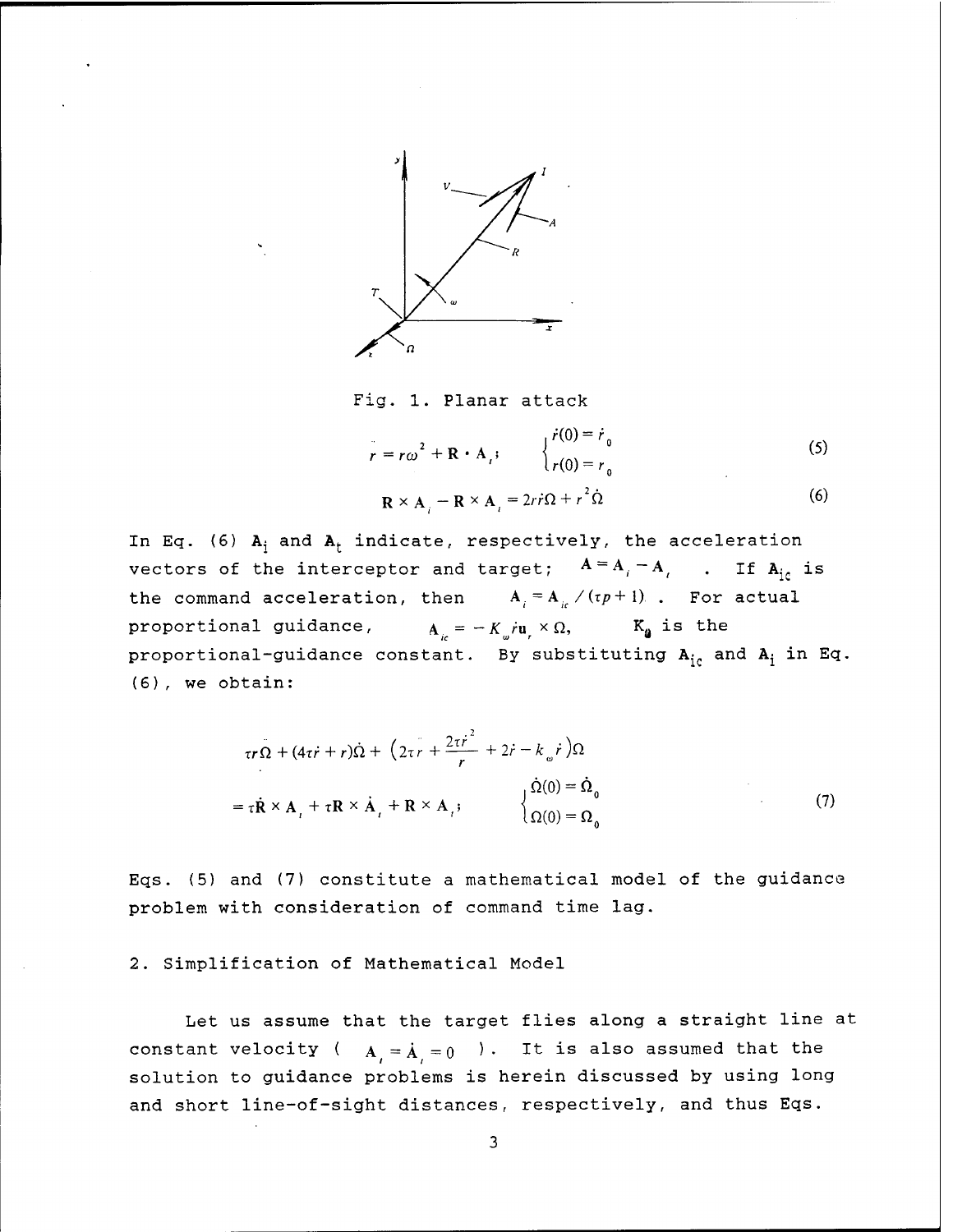(5) and (7) can be simplified.

For long line-of-sight distances,  $\tau \ll t_{so}$ ,  $\tau \approx 0$  , Eqs. (5) and (7) become

$$
\dot{r} - r\omega^2 = 0; \qquad \dot{r}(0) = \dot{r}_0, \quad r(0) = r_0 \tag{8}
$$

$$
\dot{\Omega} + (2 - K_{\omega})\frac{\dot{r}}{r}\Omega = 0; \qquad \Omega(0) = \Omega_0 \tag{9}
$$

Solutions to Eqs. (8) and (9) should be close to the solutions of Eqs. (5) and (7) with consideration of time lag. However, solutions to Eqs. (8) and (9) have been given in reference [1].

For short line-of-sight distances, when r is small and not equal to 0, Eq. (7) can be simplified:

$$
\Omega + 4\frac{\dot{r}}{r}\dot{\Omega} + 2\left(\frac{\dot{r}}{r}\right)^2 \Omega = 0; \qquad \dot{\Omega}(0) = \Omega_0, \quad \Omega(0) = \Omega_0 \tag{10}
$$

From the following analysis, we can see that there are considerable differences between the solutions to Eqs. (8) and (10) and the solutions to Eqs. (8) and (9). Therefore, the solutions in reference [1] are not adaptable to short line-ofsight distances.

3. Closed-Form Solution of Guidance Problems with Short Line-of-Sight Distances

Define  $d\zeta/dt = \dot{r} / r(r \neq 0)$  or  $\zeta = \ln(r / r_0)$  .  $r_0$  is the initial value of the short line-of-sight distance. Thus

 $d\Omega/dt = (\dot{r} / r)(d\Omega / d\zeta)$  and  $d^2\Omega / dt^2 = (\dot{r} / r)^2 (d^2\Omega / d\zeta^2)$  . By substituting in Eq. (10), we obtain

$$
\frac{d^2\Omega}{d\zeta^2} + 4\frac{d\Omega}{d\zeta} + 2\Omega = 0; \ \dot{\Omega}(0) = \dot{\Omega}_0, \ \Omega(0) = \Omega_0 \tag{11}
$$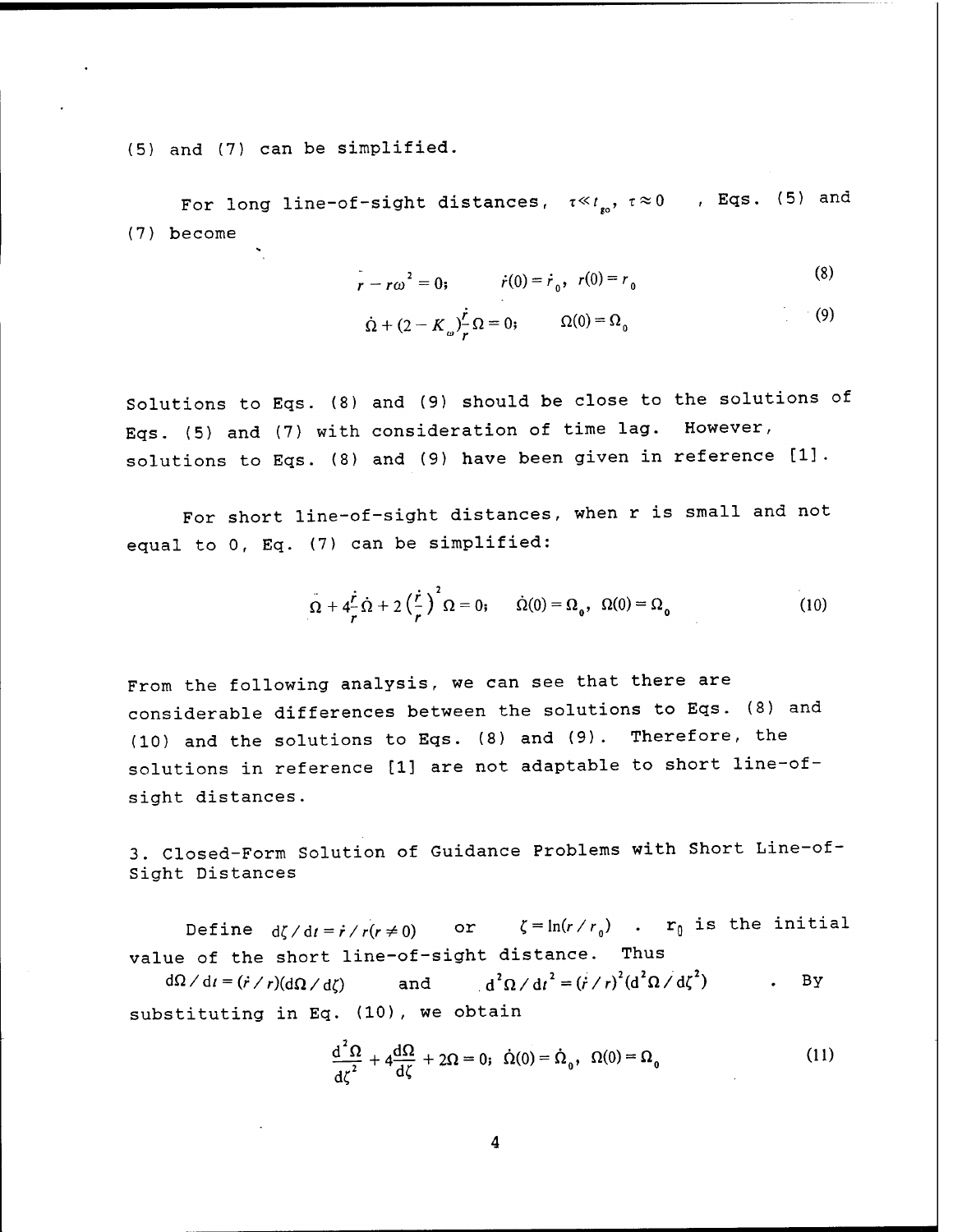If  $\dot{\Omega}(0) = 0$  , solve for Eq. (11)

$$
\Omega(\zeta) = \Omega_0 (1.21 e^{-0.59 \zeta} - 0.21 e^{-3.41 \zeta}) \tag{12}
$$

By substituting  $\zeta = \ln(r/r_0)$  into Eq. (12) and by assuming that  $\rho = r / r_{0}$ , we obtain

$$
\Omega(\rho) = \Omega_0 (1.21 \rho^{-0.59} - 0.21 \rho^{-3.41}) = \Omega_0 \xi(\rho)
$$
 (13)

In the equation,  $\zeta(\rho)=1.21\rho^{-0.59}-0.21\rho^{-3.41}$  , when r-->0, then  $\zeta(\rho) \rightarrow \infty$   $\Omega(\rho)$  is divergent.

By dividing Eq. (8) by  $r_0$  and by letting  $\rho = r/r_0$  and  $\dot{\rho}$  =  $\dot{r}$  /  $r_0$ , Eq. (8) becomes

$$
\rho = \rho \omega^2; \qquad \dot{\rho}(0) = \dot{\rho}_0, \qquad \rho = \rho_0 \tag{14}
$$

In the equation,  $\omega^2 = |\Omega(\rho)|^2 = \omega_o^2 \xi^2(\rho)$ , , and by multiplying Eq. (14) with  $\dot{\rho}$  and then integrating, we obtain

$$
\dot{\rho}^2 - \dot{\rho}_0^2 = 2 \int_0^t \rho \dot{\rho} dt = 2\omega_0^2 \eta(\rho)
$$
 (15)

In the equation,  $\eta(\rho)$  is

$$
\eta(\rho) = 1.82\rho^{0.82} + 0.27\rho^{-2} - 0.01\rho^{-4.82} - 2.08\tag{16}
$$

Dividing Eq. (15) with  $\dot{p}_0^2$  and by letting  $\alpha = (\omega_0 / \dot{p}_0)^2$ , then Eq. (15) becomes  $\dot{\rho}^2$ th<br> $\frac{1}{\sqrt{p}}$  $\frac{2}{\rho}$   $\frac{\dot{\rho}^2}{\dot{\rho}_0^2}$   $\frac{1}{\rho}$   $\frac{1}{\rho}$   $\frac{1}{\rho}$   $\frac{1}{\rho}$   $\frac{1}{\rho}$  $\begin{aligned} \mathcal{L} &= 2\alpha\eta(\rho)+1, \end{aligned}$  then by substituting  $\dot{\rho} = \dot{r} / r_0$  and  $\dot{\rho}_0 = \dot{r}_0 / r$  , we obtain

$$
\dot{r} = \dot{r}_0 \sqrt{2\pi \eta(\rho) + 1} \tag{17}
$$

By dividing Eq. (17) with  $r_{0}$ , and then multiplying with dt before  $\iota = \frac{1}{\dot{\rho}_0} \int_{1}^{\nu} \frac{1}{\sqrt{2\alpha\eta(\rho)+1}} d\rho$ integration, we obtain  $\frac{1}{2} \int_{0}^{p} \frac{1}{\sqrt{1 - a^2}} da$  (18)

$$
\mathbf{5}^{\prime}
$$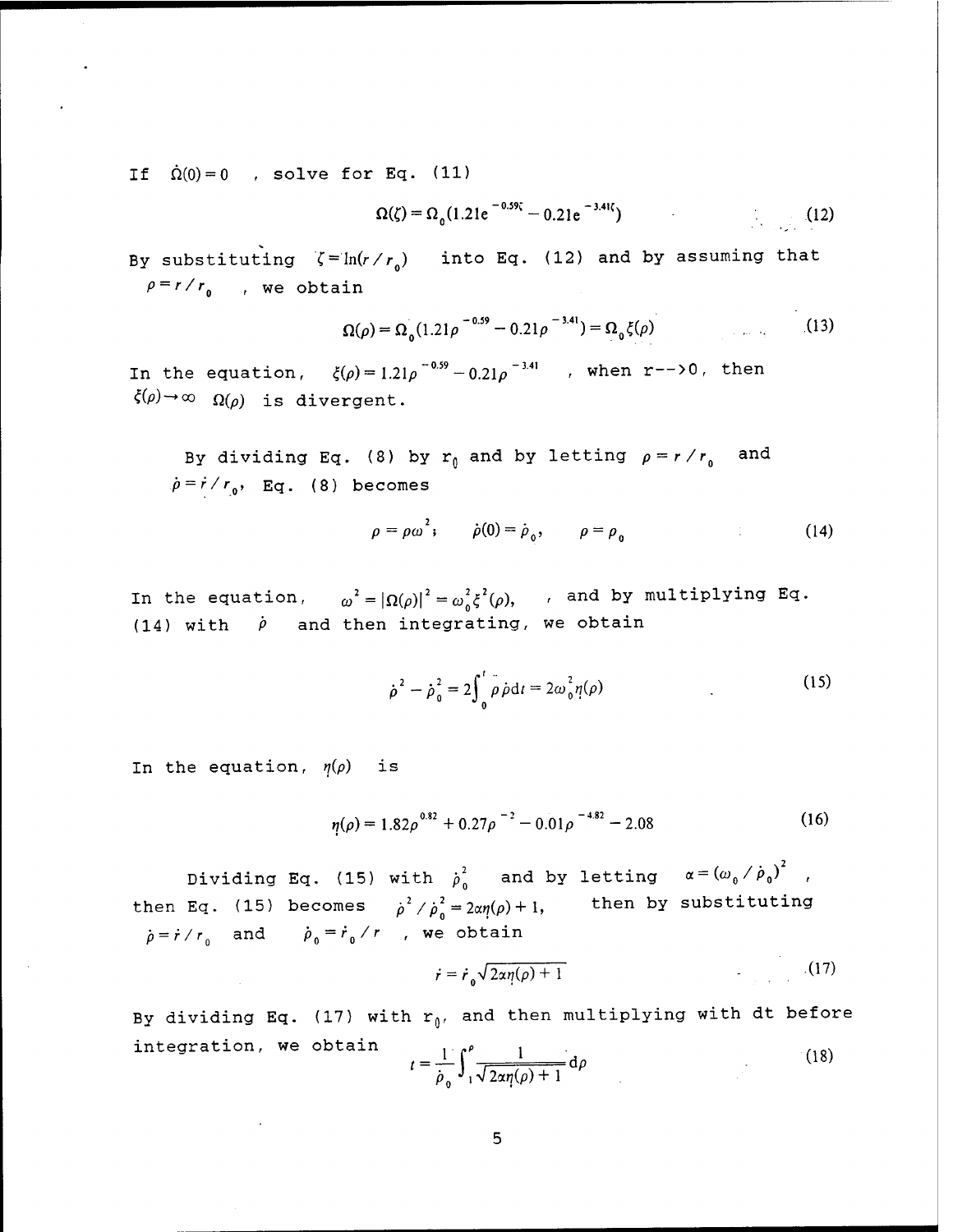In Eq. (18),  $\dot{P}_{0} \times \alpha$  are known; and  $\eta$  ( $\rho$ ) and  $\rho$  are known functions of r. Therefore, t can be derived with the given r. Then we can obtain  $p(t)$  (or  $r(t)$ ). By substituting  $p(t)$  into Eq. (13), we can derive  $\Omega(t)$  (that is,  $\omega(t)$ ). r(t) and  $\omega(t)$  are solutions to the guidance problem. This is to say, that Eqs. (13) and (18) are closed-form solutions of short line-of-sight distances in guidance problems.

4. Discussion

(1) Determination of the range of short line-of-sight distances

The initial value  $r_0$  of the short line-of-slight distance is determined by the instability critical conditions of the system. From Eq. (7), we know that  $4\tau i_0 + r_0 = 0$  . By solving we obtain

$$
r_0 = -4\tau \dot{r}_0 \tag{19}
$$

which equation is related to  $\tau$  and  $r_0$ . The high-speed interceptor  $r_0$  is approximately longer than a kilometer, and a low-speed interceptor is approximately tens of meters.

(2) Solutions to guidance problems with blind zone of guidance head

In the guidance zone blind head the missile is without control.  $K_a=0$  is the case of short line-of-sight distances. Therefore, the mathematical model is the same as that of Eqs. (8) and (10), therefore the solutions are also the same. In both cases (with or without control) of short line-of-sight distances,  $\omega(t)$  are unstable  $(r=0)$ .

(3) The effect on the solutions with limited acceleration in the acceptor.

6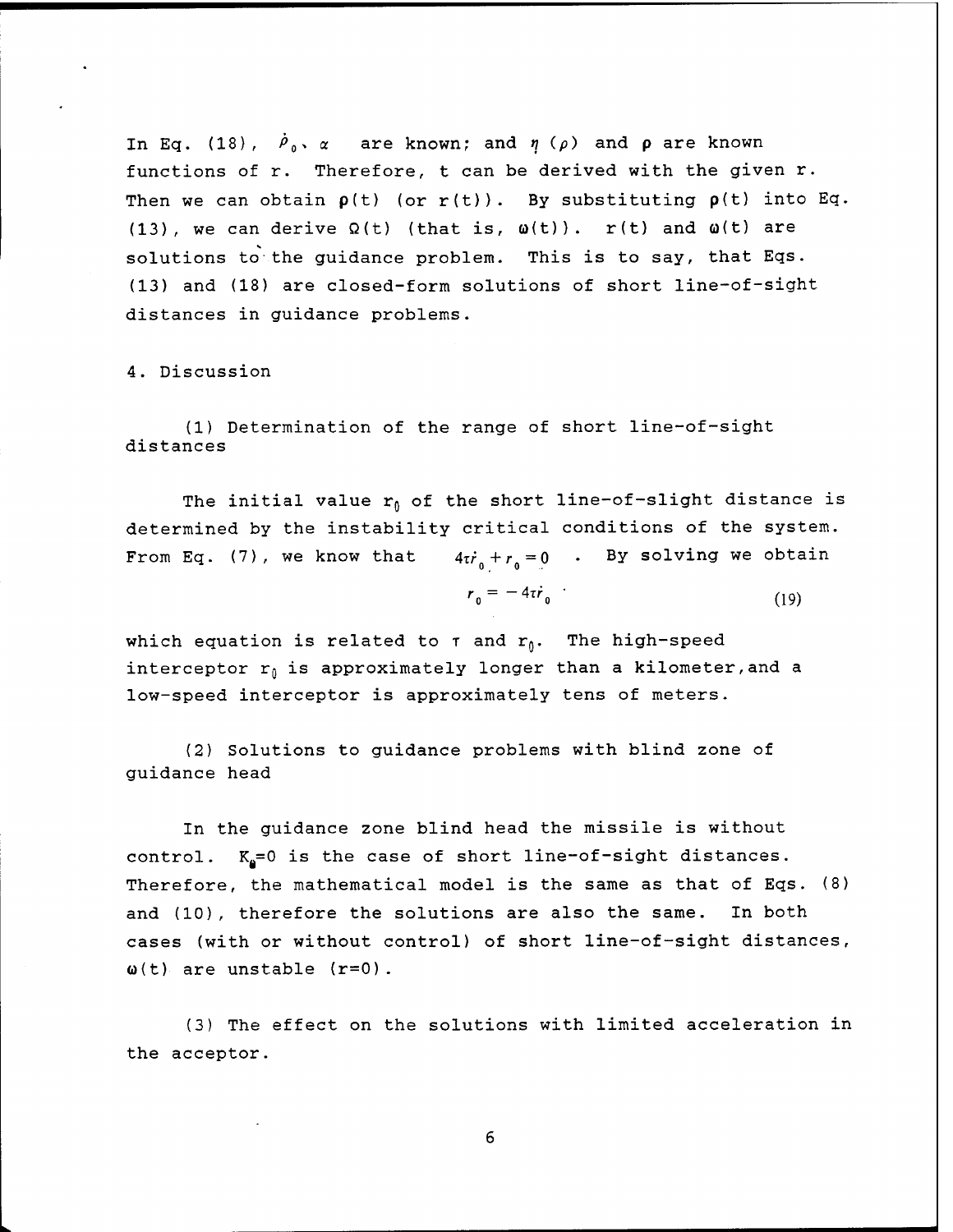If the interceptor acceleration is limited, in Eqs. (9) the proportional guidance constant  $K_{\mathbf{a}}$  is decreased. When  $K_{\mathbf{a}}$ <2, (t) becomes unstable in the entire range domain of line-of-sight distances.

 $(4)$  Oscillatory mathematical model of  $\omega(t)$  and its solution

The nonsimplified Eq. (7) is the oscillator mathematical model of  $\omega(t)$ . This is adaptable to the line-of-sight range of r approximately equal to  $r_0$ . This is difficult to see an analytical solution for it but a numerical solution can be derived.

The first draft of the paper was received in May 1991. The final revised draft was received for publication in September 1992.

#### REFERENCES

s

- <sup>1</sup> Cochran J E Jr, Ho T S, Thaxton D G. Analytical Solutions to a Guidance Problem. J Guidance, 1991, 14(1): 117  $-122$
- 2 Yang C-D, Yeb F-B, Chen J-H. The Closed-Form Solution of Generalized Proportional Navigation. J Guidance, 1987, 10(2):  $216 - 218$
- <sup>3</sup> Yang C-D, Yeb F-B, Chen J-H. The Closed-Form Solution for <sup>a</sup> Class of Guidance Laws. J Guidance. 1987, 10(4):  $412 - 415$
- 4 Guelman M. The Closed-Form Solution of True Proportional Navigation. IEEE Transactions on Aerospace and Electronic System, 1976, AES(12):  $472 \sim 480$
- 5 Murtagh S A, Griel H E. Fundamentals of Proportional Navigation. IEEE Spectrums, 1966. 75~85
- 6 Gullman M. A Qualitative Study of Proportional Navigation. IEEE Transactions on Aerospace and Electronic System. 1972, AES(7):  $637 - 643$
- 7 Adier F. Missile Guidance by Three-dimensional Proportional Navigation. J Applied Physics, 1965, 500~507